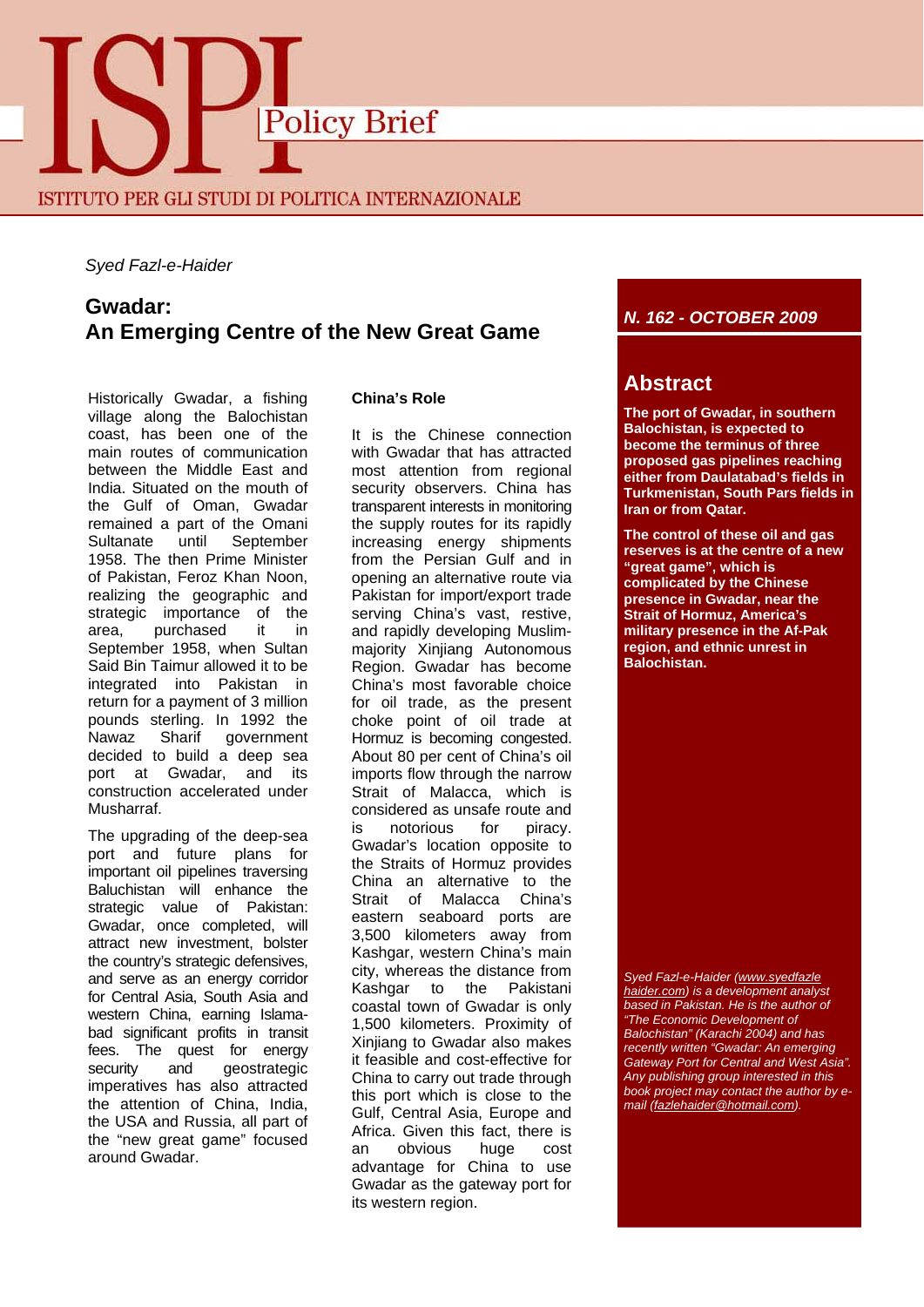It is therefore not surprising that China has been so far the main investor in Gwadar port. The two-phase program of port construction is being supervised by Tianjin Zhongbei Harbour Engineering Supervision Corporation of China (TZHESC). The total cost of the project is estimated at US\$1.6 billion, and China has so far contributed about US\$198 million. The first phase was completed by the China Harbor Engineering Company (CHEC) in 2005. The CHEC is also involved in the construction of an international airport at Gwadar at a cost of US\$70 million. The US\$12.5 billion petrochemical city project at Gwadar is also being undertaken by Great United Petroleum Holdings Company Limited (GUPC) of China. China-funded oil refinery will have a total capacity to refine 21 million tons of oil per annum. The petroleum products thus refined may be transported to Kashghar through a pipeline.

### **Other Key Players**

The US is worried about the rapidly growing might and influence of China in Asia. The Pentagon fears in particular that China could monitor US naval activities in the Persian Gulf and possibly turn Gwadar into a naval base, thus "threatening" the Arabian Sea and the Indian Ocean. The development of Gwadar also fuels the suspicion that the US has long felt towards Chinese-Pakistani relationship. To Washington, controlling Gwadar has implications for the "war on terror", as it would open the opportunity of a long land route across Balochistan into southwest Afghanistan. From a Pentagon/ NATO perspective, after the "loss" of the Khyber Pass in North western Pakistan, where

NATO trucks have been increasingly attacked by insurgents, that would be the ideal supply route for Western troops in Afghanistan<sup>1</sup>.

New Delhi sees the Arabian Sea port of Gwadar as a Chinese naval base, which is likely to develop into a nuclear submarine or aircraft carrier homeport with the passage of time. Independent observers also believe that the Chinese presence in Gwadar would frustrate India's domination of regional waterways and benefit Pakistan; feeding into these fears, Indian naval chief Admiral Suresh Mehta said in January 2008 that the Gwadar port would empower Pakistan to control strategically important energy sea-lanes in the Persian Gulf. Geographically, India controls no choke point on the coastline of the sub-continent through which international shipping must pass. In addition, the quest for energy security has turned China and India, which is rated as the world's number six energy consumer, into competitors in the global energy game. While the Chinese are developing Gwadar, India is engaged in developing Chahbahar port in Iran and road links from Iran to Afghanistan, thus obtaining access to the landlocked countries of Central Asia and bypassing the Pakistani territory.

### **The Iran-Pakistan Gas Pipeline Deal**

The proposal of laying a gas pipelines from the Daulatabad fields in Turkmenistan or South Pars fields in Iran to Gwadar has triggered a cold war between pro-project and antiproject actors in the regional geopolitics. It is worth noting that the US opposes the IPI (Iran-Pakistan-India) pipeline, also known the as "the peace pipeline", but supports the TAPI (Turkmenistan-Afghanistan-Pakistan-India) pipeline project.

India has recently withdrawn from IPI, calling it "a risky venture" and expressing in particular its concern over the security for the pipeline, which has to run across volatile areas in Balochistan where other pipelines have been attacked in the past by nationalist insurgents demanding greater political and economic autonomy. Pakistan, however, is going ahead with the project despite US displeasure and Indian lack of interest. On May 23 2009 Pakistani President Asif Ali Zardari and his Iranian counterpart Mahmoud Ahmadinejad signed a US\$7.5 billion agreement in Tehran finalizing the deal to transfer gas from Iran to Pakistan. Under the deal, Iran will initially transfer 30 million cubic meters of gas per day to Pakistan, but will eventually increase the transfer to 60 million cubic meters per day. In August, Richard Holbrooke, the US President's Special envoy for AF-Pak region, has pledged for an allout support to Pakistan in ensuring its energy security. Critics say that US involvement in resolving the country's energy crisis is an attempt to foil the Iran-Pakistan gas pipeline project. As the US is opposed to project, it might be trying to lure Pakistan away from it by offering help to overcome its acute energy shortage. Holbrooke however denied these allegations and said that he had not discussed

<sup>1</sup> P. ESCOBAR, *Balochistan is the ultimate prize*, in «Asia Times», 9 May 2009, http://www.atimes.com/ atimes/South\_Asia/KE09Df03.html.